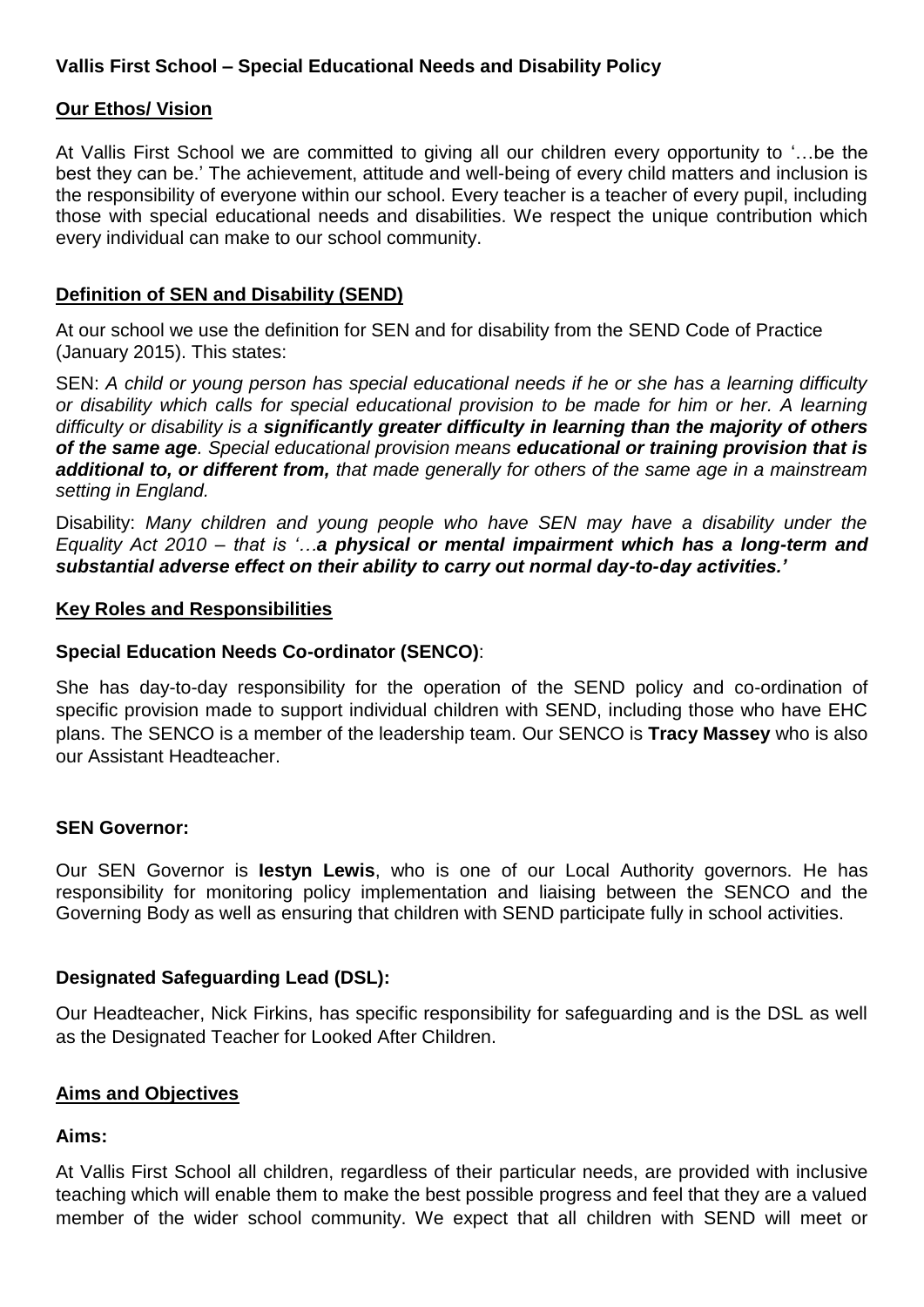exceed the high expectations we set for them against national data and based on their age and starting points. We will use our best endeavours to give children with SEND the support they need, whilst having access to a broad and balanced curriculum. Working in partnership with families, it is our aim that children will become confident individuals able to make a successful transition on to the next phase of their education.

# **Objectives:**

- To ensure a clear process for identifying, assessing, planning, providing and reviewing for SEND children with the children and their parents/carers at the centre.
- To develop effective whole school provision management of support for children with special educational needs and disabilities.
- To deliver training and support for all staff working with children with SEND in order to develop our practice within the guidance set out in the Code of Practice.

# **Identification of Needs:**

The identification of SEN is embedded in the whole school process of monitoring the progress and development of all children. We recognise the benefits of early identification and making effective provision in improving the long-term outcomes for children with SEN. The purpose of identification is to work out what action the school needs to take, not to fit the pupil into a category. It is also important to identify the full range of needs, not simply the primary need of an individual pupil.

The Code of Practice refers to four broad areas of need:

**Communication and interaction** - These children have a difficulty in communicating with others. This may be because they have difficulty saying what they want to, understanding what is being said to them or they do not understand or use social rules of communication. For example, children with Autistic Spectrum Condition (ASC) are likely to have particular difficulties with social interaction. They may also experience difficulties with language, communication and imagination, which can impact on how they relate to others.

**Cognition and learning** - Children with learning difficulties learn at a slower pace than their peers, even with appropriate differentiation. Learning difficulties cover a wide range of needs from moderate learning difficulties (MLD) to children with profound and multiple learning difficulties (PMLD). Specific learning difficulties (SpLD), affect one or more specific aspects of learning, such as dyslexia, dyscalculia and developmental coordination disorder (formally known as dyspraxia).

**Social, emotional and mental health difficulties** - Children may experience a wide range of social and emotional difficulties which manifest themselves in many ways. These may include becoming withdrawn or isolated, as well displaying challenging, disruptive or disturbing behaviour. These behaviours may reflect underlying mental health difficulties such as anxiety or depression, self-harming, eating disorders or physical symptoms that are medically unexplained. Other children may have disorders such as attention deficit disorder (ADD), attention deficit hyperactive disorder (ADHD) or attachment disorder.

**Sensory and/or physical needs** - Some children require special educational provision because they have a disability which prevents or hinders them from making use of the educational facilities generally provided. Many children with vision impairment (VI), hearing impairment (HI) or a multisensory impairment (MSI) will require specialist support and/or equipment to access their learning.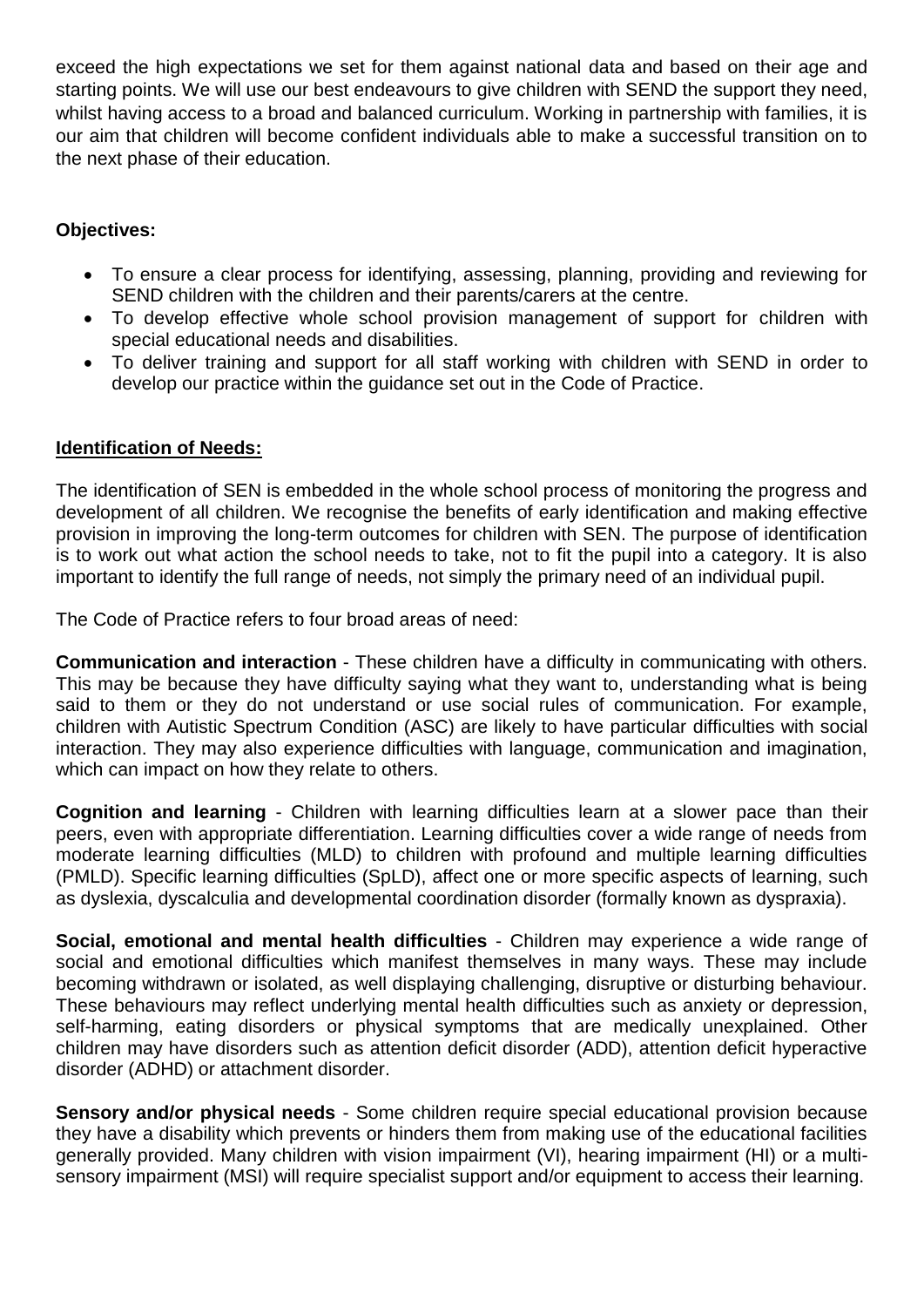# **A Graduated Approach to SEN Support**

How the school decides whether to make special educational provision:

A process of on-going teacher assessments and termly pupil progress meetings (PPMs) with the leadership team and phase coordinator identifies those children making less than expected progress given their age and individual circumstances. The school's first response is high quality targeted teaching by the class teacher. Where progress continues to be less than expected, the class teacher will discuss their concerns at subsequent PPMs or with the SENCO if earlier discussion is needed.

In deciding whether to make special educational provision, the teacher and SENCO will consider all of the information gathered from within the school about the pupil's progress, alongside the views of parents/carers and pupil. During this stage extra teaching or interventions may be put in place as a pupil's response to such support can help to identify their particular needs.

Particular care is taken when identifying and assessing SEN for children whose first language is not English.

Where children have higher levels of need, and with parental permission, the school may to seek advice from external agencies. These agencies include:

- Educational Psychology Service (EPS)
- The Virtual School and Learning Support Team
- Integrated Therapy Service (SALT, OT)
- Autism and Communication Service
- Physical Impairment & Medical Service
- Parents and Family Support Advisor (PFSA)
- Hearing Support Team
- Vision Support Team
- School Nurse/Paediatric health team
- Child and Adolescent Mental Health Service (CAMHS)

If the support needed can be provided by adapting the school's core offer then a child might not be considered SEN or placed on the SEN register. If, however, the support required is *different from* 

*or additional to* what is ordinarily offered by the school, the child will be placed on the SEN register at SEN Support**.** The school will then seek to remove barriers to learning and put effective special educational provision in place. This begins a cycle of *assess, plan, do, review* with the child/young person at the centre of the process. A pupil file will be started, which includes a one page personal profile summarising need, provision and targeted outcomes. The paperwork is updated as more is understood about the child's SEN, including their response to interventions. Where a child's need are complex and after a series of assess, plan, do, review cycles an SEND Support Review may be held.

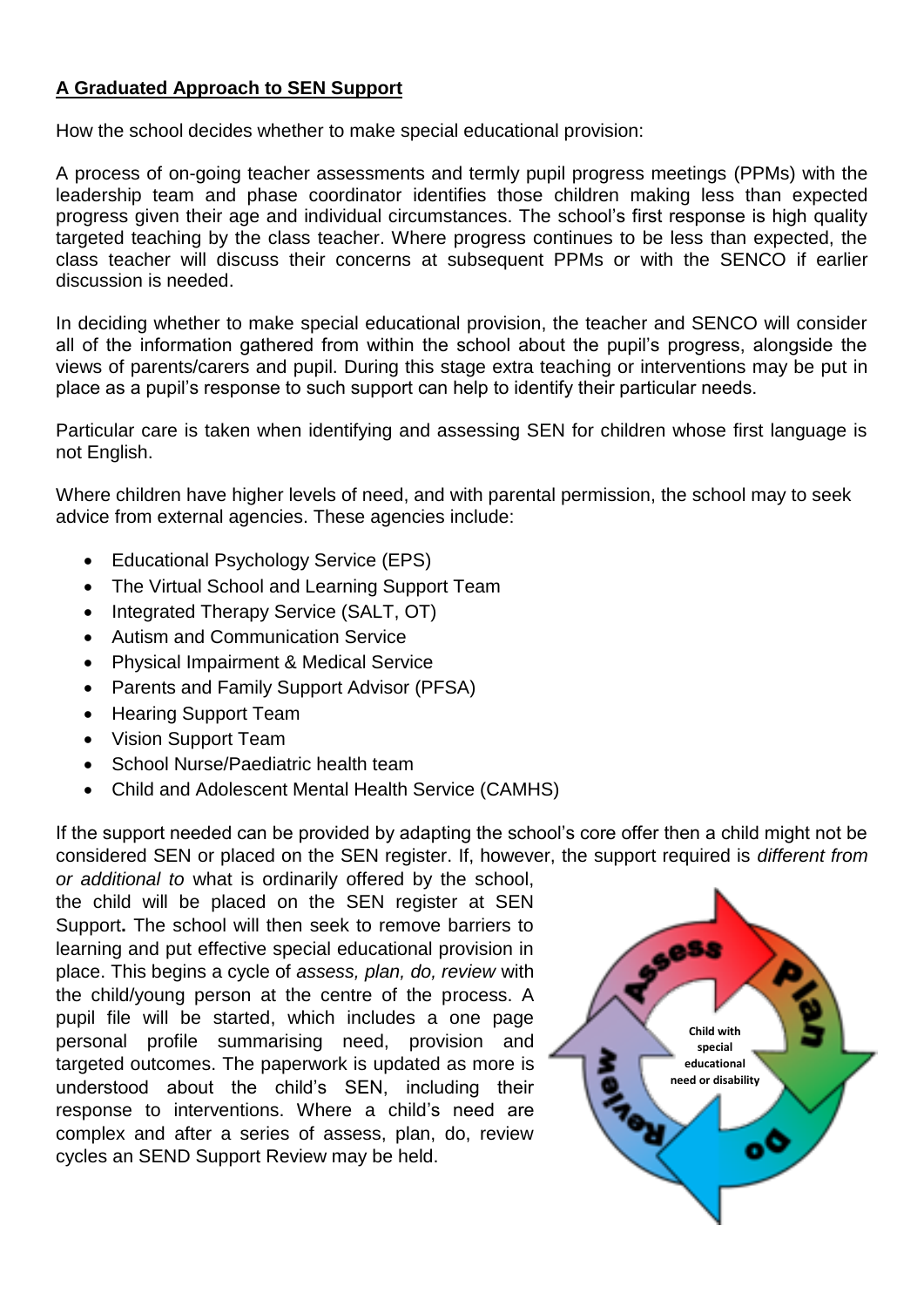# **The four part cycle:**

**Assess**: We will ensure that we regularly assess all children's needs so that each child's progress and development is carefully tracked compared to their peers and national expectations. We will listen to the views and experience of parents/carers and the pupil. In some cases we will draw on assessments and guidance from other education professionals e.g. Educational Psychologists (EP) and from health and social services.

**Plan**: Where SEN Support is required the teacher and SENCO, in consultation with parents, will put together a plan outlining the adjustments, interventions and support which will be put in place for the pupil as well as the expected impact on progress and outcomes, including a date when this will be reviewed. Actions for the pupil will be set in agreement with parents/carers. The plan is shared with the pupil and all staff who work with the pupil.

**Do:** The class teacher is responsible for working with the pupil on a daily basis. She/he will also liaise closely with TAs or specialists who provide support set out in the plan and monitor the progress being made. The SENCO will provide support, guidance and advice for the teacher.

**Review**: The plan including the impact of the support and interventions will be reviewed regularly by the teacher, SENCO, parent/carer and the pupil. This will inform the planning of next steps for a further period or where successful the removal of the pupil from SEN Support.

This four part cycle through which earlier decisions and actions are revisited, refined and revised with a growing understanding of the child's needs and what supports the child in making good progress is known as the graduated approach. It draws on more detailed approaches and more specialist expertise in successive cycles.

# **Parents/carers and pupil involvement in the process**

We believe in a person centred approach to information gathering and the cycle of *assess, plan, do, review*. Regular reviews and target setting meetings are planned and parents' invited to attend. Planned outcomes are monitored and successes are celebrated. Children's views on their successes and areas for future development are represented in the process.

# **SEN Provision**

SEN support can take many forms. This could include:

- an individual learning programme; known as a Personal Learning Plan (PLP) or Personalised Planning
- evidence based interventions (such as ILI or Nurture Provision)
- extra help from a teacher or a learning support assistant
- making or changing materials, resources or equipment
- working with a child in a small group
- maintaining specialist equipment
- observing a child in class or at break and keeping a log of behaviour
- helping a child to take part in the class activities
- making sure that a child has understood things by encouraging them to ask questions and to try something they find difficult
- helping other children to work with a child, or play with them at break time
- supporting a child with physical or personal care difficulties, such as eating, getting around school safely, toileting or dressing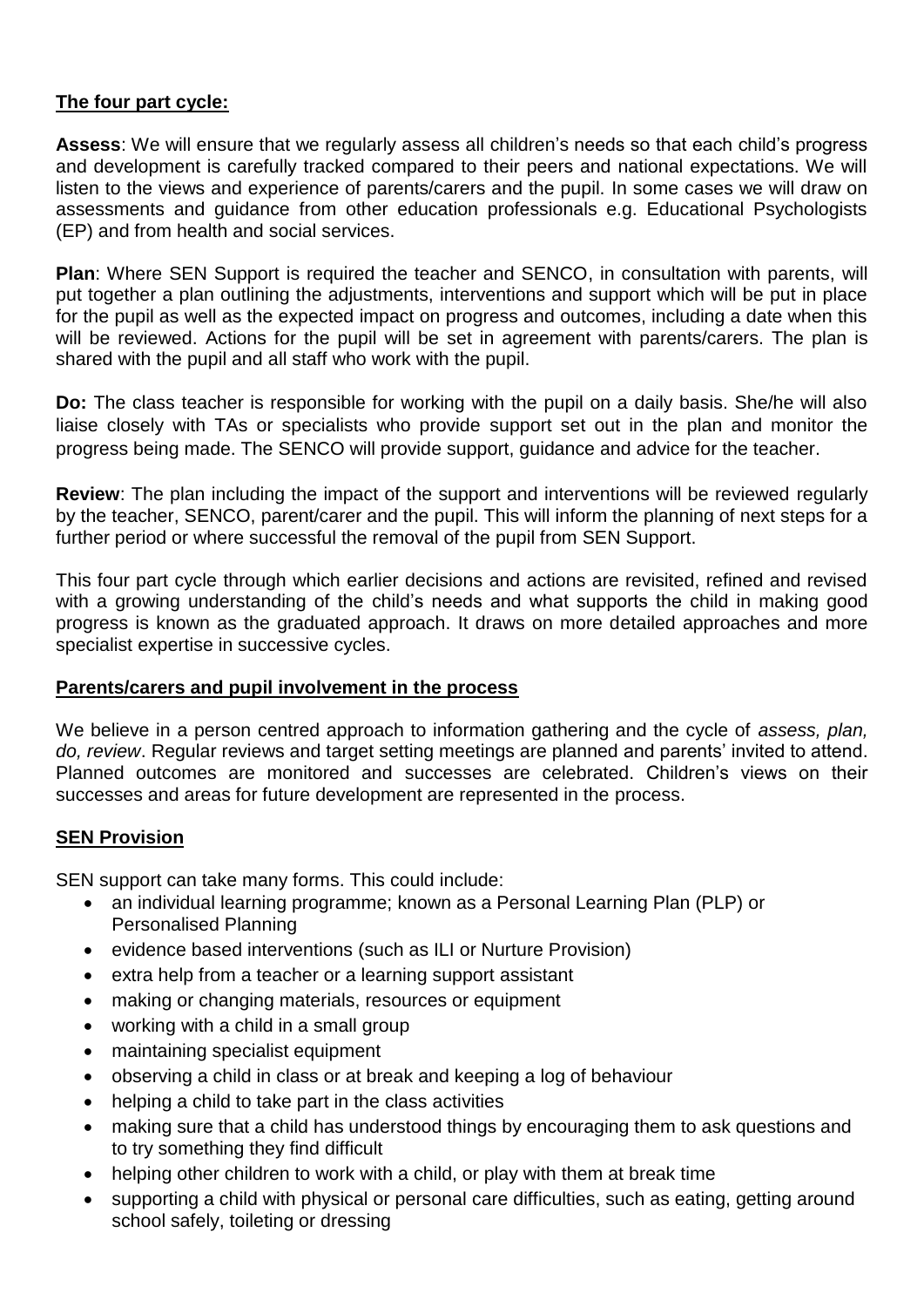access to a specialist provision at another school eg Critchill Special School

#### **Managing the needs of Children on the SEN Register**

Each pupil with SEND is an individual and their planned provision is tailored to meet their particular needs. Personal Profiles, which document the children's planned provision against their identified needs and desired outcomes, are reviewed regularly with parents and children. Decisions regarding the level of support provided are needs led, working within the constraints of the school budget.

# **The class teacher is responsible for:**

- the progress and development of all children including those with SEND
- ensuring the plan is implemented in the classroom
- regular liaison with parents and the SENCO
- effective deployment of additional adults
- Identifying on class planning the provision they are making for children with SEND
- Supporting the SENCO in the writing and reviewing of targets for children with SEND

# **Special Needs Assistants are responsible for:**

- ensuring that day to day provision is in place for the children they support
- implementing agreed strategies and programmes, and advice from specialists.
- record keeping
- resources
- ensuring specialist equipment is maintained as agreed
- regular communication with class teacher and SENCO

# **The SENCO is responsible for:**

- the SEND policy and its implementation
- co-ordinating support for children with SEND
- updating the SEN register and maintaining individual pupil records
- monitoring the quality of provision and impact of interventions
- attending network meetings and updating staff
- referrals to and liaison with outside agencies
- line managing TAs with responsibility for SEND
- liaising with and advising staff
- maintaining regular liaison with parents/carers
- co-ordinating Personal Profile Reviews, SEND Support Reviews and Annual Reviews
- supporting staff in identifying children with SEN
- mapping provision throughout the school
- maintaining links and information sharing with receiving schools

# **Criteria for removing children from the SEN Register**

When a child has made sufficient and sustained progress towards achieving their personal targets and it is felt that they are able to maintain this with quality first teaching, they may be removed from the SEN register. The school will continue to monitor children recently removed from the register to ensure good progress is maintained.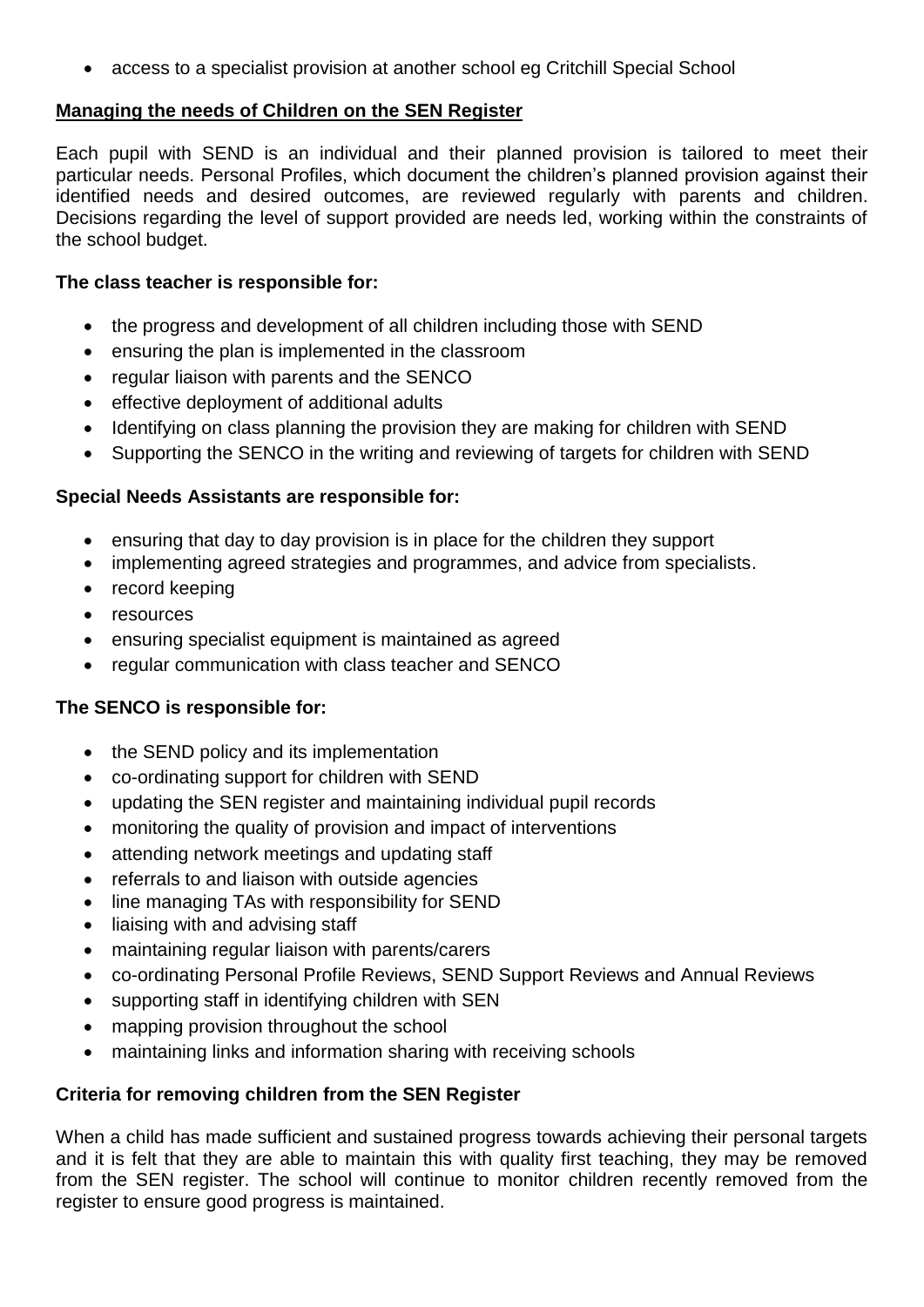# **Requesting an Educational, Health and Care (EHC) needs assessment**

A small number of children, whose needs are complex and long term, may require a greater level of support than that provided at SEN Support from the school's own resources. For these children a request will be made to the local authority to conduct an assessment of education, health and care needs. This may result in an Education, Health and Care (EHC) plan being provided. This brings together the child's health and social care needs as well as their special educational needs. (See Somerset guidance on the Somerset website for further information regarding requests for EHC plans)

# **Supporting parents/carers and children**

We provide support in the following ways:

- the Headteacher and SENCO operate an 'open door' policy for parents/carers seeking support and advice.
- our Parent and Family Support Advisor (PFSA) Joel Ayliffe
- PFSA can signpost additional support/information available for families
- our ELSA (Emotional Literacy Support Assistant)
- the dedicated SEN Governor who is available as a contact point
- individual arrangements can be made for phased entry into Reception class
- additional time and special arrangements for SATs
- support for transition between classes
- a transition group for vulnerable Y4 children transferring to middle school
- inviting the SENCO of the receiving middle school to the final Annual Review in Year 4
- regular review meetings to update on concerns and celebrate success

# **Supporting children at school with medical conditions**

The school recognises that children with medical conditions should be properly supported so that they have full access to education, including school trips and physical education. Where it is the case that a medical condition meets the criteria of disability the school will comply with its duties under the Equality Act 2010. *Reasonable adjustments* will always be made to promote access to all areas of the school curriculum for children with a disability, e.g. an extra adult to accompany a child on a school trips/residentials

Specific staff have training to support particular needs e.g.: managing diabetes

The School Business Manager and Headteacher are responsible for the administration of medicines and health care plans/protocols.

# **Monitoring and evaluation of SEN**

The Senior Leadership Team regularly monitor and evaluate the quality of provision for all children. The school aims to use interventions in school that have proven outcomes and are evidence based. The impact of SEN provision on the progress and outcomes for children on the SEN register is measured through:

- analysis of pupil tracking data and test results at pupil progress meetings
- progress against national data and based on their age and starting points